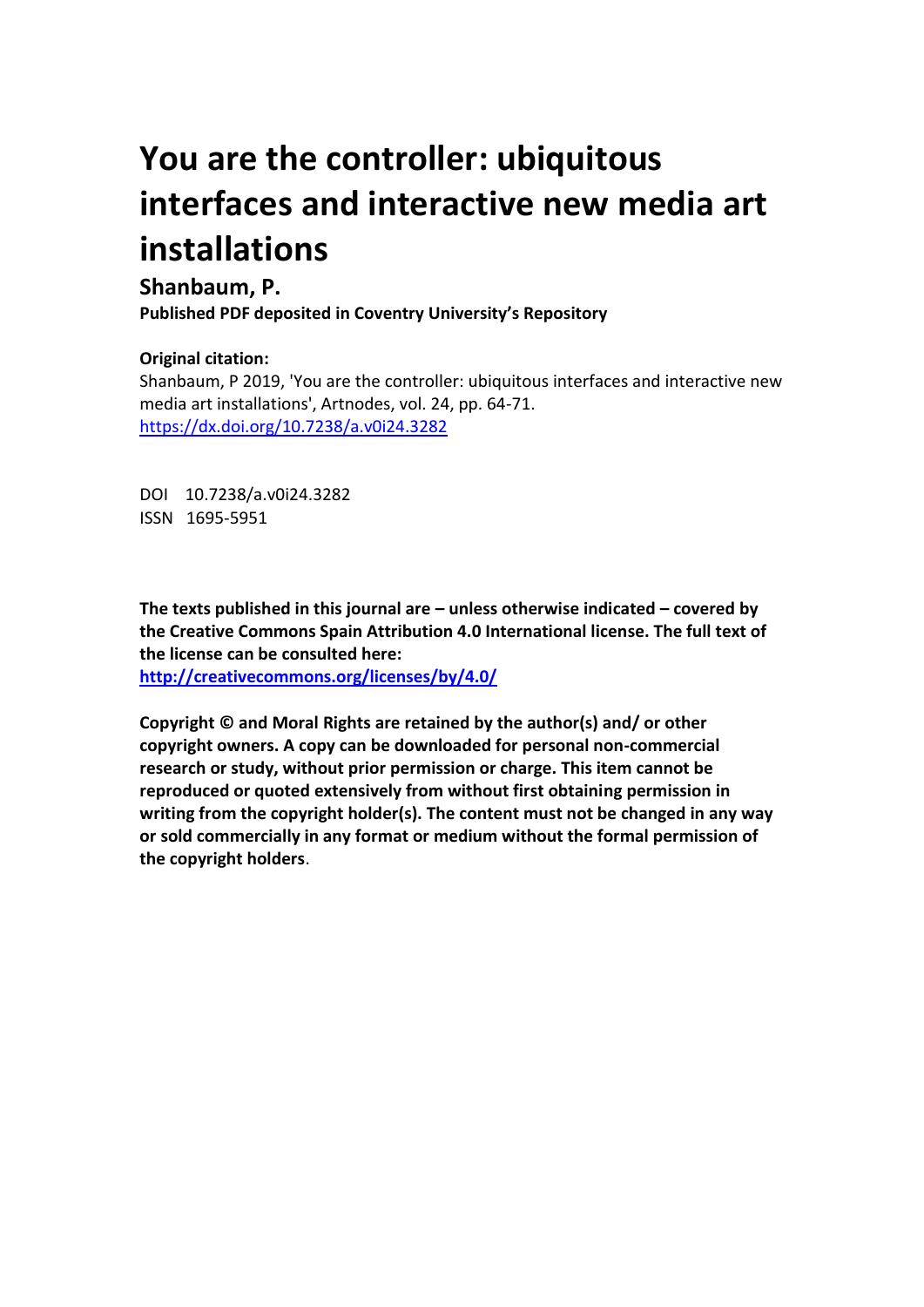

<http://artnodes.uoc.edu>

**ARTICLE** 

NODE: "AFTER THE POST-TRUTH"

# You are the controller: ubiquitous interfaces and interactive digital media art installations

## <span id="page-1-0"></span>Phaedra Shanbaum

University College London

Submission date: March 2019 Accepted date: May 2019 Published in: July 2019

## Recommended citation

Shanbaum, Phaedra. 2019. "You are the controller: ubiquitous interfaces and interactive digital media art installations". In "After the post-truth", coordinated by Jorge Luis Marzo Pérez. *Artnodes*. No. 24: [64](#page-1-0)[-71.](#page-8-0) UOC [Accessed: dd/mm/yy] <http://dx.doi.org/10.7238/a.v0i24.3282>



The texts published in this journal are – unless otherwise indicated – covered by the Creative Commons Spain Attribution 4.0 International license. The full text of the license can be consulted here: <http://creativecommons.org/licenses/by/4.0/>

#### **Abstract**

This paper explores the "invisible" ubiquitous interface, the utopian and dystopian stories told about this technology and the consequent meanings attributed to them. I look at interactive digital media art installations that intervene in these stories, critiquing the claims about technology they make, the relationships they promote and the potential that artistic and collaborative experimentation has for destabilizing and reconfiguring them. My argument is that the word invisible, when applied to the interface in interactive digital media art installations, represents the commodification of human and nonhuman bodies. Commodification also implies a linear process of technology whereby relationships, entities and technological developments are linked together in a pre-determined fashion. In doing this, human behavior and experience is, among other things, reduced to an algorithmic commodity, ultimately creating a single, stable, unified perspective of what the interface is, rather than what it could become.

#### Keywords

interfaces, ubiquitous computing, interactive digital art, interactivity, new media art, digital art

#### Artnodes, no. 24 (2019) | ISSN 1695-5951

Phaedra Shanbaum **CC CC** FUOC, 2019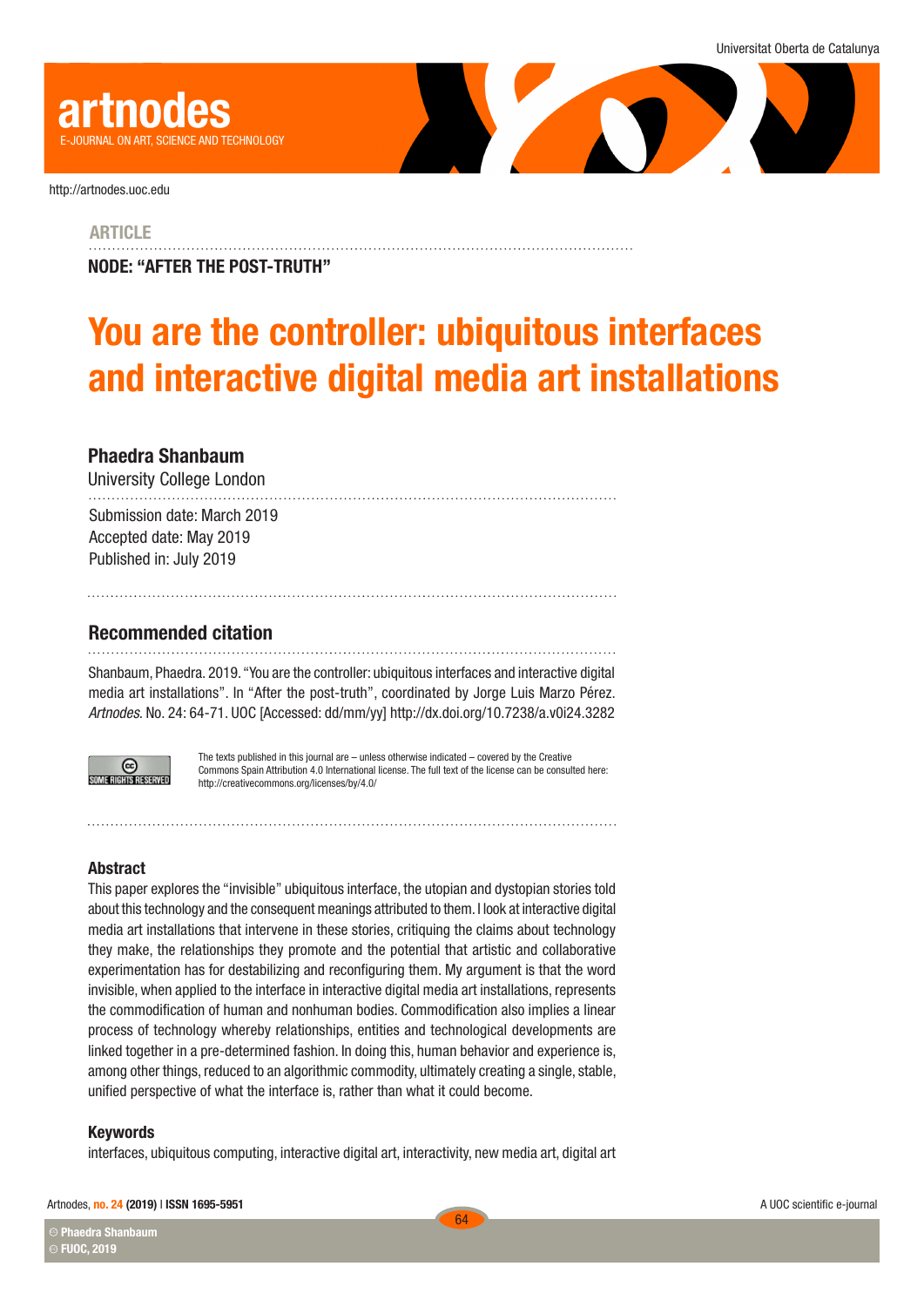You are the controller…

*Tú eres quien controla: interfaces ubicuas e instalaciones artísticas con medios digitales interactivos* 

#### *Resumen*

*Este artículo explora la interfaz ubicua «invisible», las historias utópicas y distópicas sobre esta tecnología y los sentidos que en consecuencia se le han atribuido. He revisado las instalaciones de arte de los medios digitales interactivas de las que se habla en estos artículos, realizando una crítica de las afirmaciones que hacen sobre la tecnología, las relaciones que promueven y el potencial que la experimentación artística y colaborativa tiene para desestabilizarlas y reconfigurarlas. Mi argumento es que el mundo invisible, cuando se aplica a la interfaz en instalaciones de arte de los medios digitales interactivas, representa la mercantilización de los cuerpos humanos y no humanos. La mercantilización también implica un proceso lineal de la tecnología en la cual las relaciones, entidades y desarrollos tecnológicos están conectados de una forma predeterminada. Así, el comportamiento humano y la experiencia, entre otras cosas, se ven reducidos a una mercancía algorítmica que acaba creando una perspectiva única, estable y unificada de lo que es una interfaz, en vez de centrarse en lo que podría llegar a ser.*

#### *Palabras clave*

*interfaces, computación ubicua, arte digital interactivo, interactividad, nuevo arte de los medios, digital*

This paper explores the use of interfaces in interactive digital art installations, the utopian and dystopian stories told about this technology, the claims they make, the relationships that these claims promote and the potential that artistic and collaborative experimentation has for destabilizing and reconfiguring them. I turn to a recent story being told around our human relationship to technology: ubiquitous computing (ubicomp) and its flourishing, yet fragmented and contradictory image of the "invisible" interface. I extend this discussion through an examination of  $21<sup>st</sup>$  century iterations of the ubiquitous interface: Microsoft's Kinect (2009; 2011) and Brian Knep's installation *Healing Pool* (2008).

My argument is that the word invisible, when applied to the interface in interactive digital media art installations, represents the commodification of human and nonhuman bodies. Commodification also implies a linear process of technology whereby relationships, entities and technological developments are linked together in a predetermined fashion. In doing this, human behavior and experience is, among other things, reduced to an algorithmic commodity, ultimately creating a single, stable, unified perspective of what the interface is, rather than what it could become. The ubiquitous interfaces explored in this paper are not new. Most existed, in some form, in interactive digital media art installations prior to Mark Weiser's (1988-1996) conceptualization of ubicomp. Therefore, I also argue that interactive digital media installations are vitally important spaces to interrogate if one seeks to challenge the hegemony of dominant narratives about the development of technology.

Ubicomp is a "post-desktop" paradigm for Human Computer Interaction (HCI) (Weiser 1991). It refers to the seamless integration of technology into every object, place and body. These technologies are deemed "invisible" because their inner workings, as well as junctures and communications with other entities, are concealed. The invisibility of the interface is explored in this paper with reference to texts on ubicomp, particularly those written by computer scientist Mark Weiser (1988-1996). Weiser's definition of invisibility has implications for viewer/participant interaction and for interactive digital art installations in general. Furthermore, I use Weiser's definition of invisibility because, as Lori Emerson points out, Weiser's theories are responsible for introducing this term into the lexicon of interface design, defining it "as a device's ability to be simultaneously everywhere yet also unexceptional in how it ideally lacks an identity" (Emerson 2014, 5).

Invisibility, according to Weiser, is the main characteristic that differentiates ubicomp from the personal computer (PC) and other modes of HCI. Invisibility is such a significant characteristic for Weiser that he returns to this point repeatedly throughout his essays on the topic. It is imperative, he argues, to "conceive of a new way of thinking about computers in the world… that takes into account the natural human environment and allows the computers themselves to vanish into the background" (Weiser 1991, 3). In doing this, he suggests that interfaces in ubicomp contexts will become "so unobtrusive we will not even notice our increased ability for informed action" (Weiser 1996). Weiser continues his theorization stating that interfaces

Phaedra Shanbaum **CC**

**CC** FUOC, 2019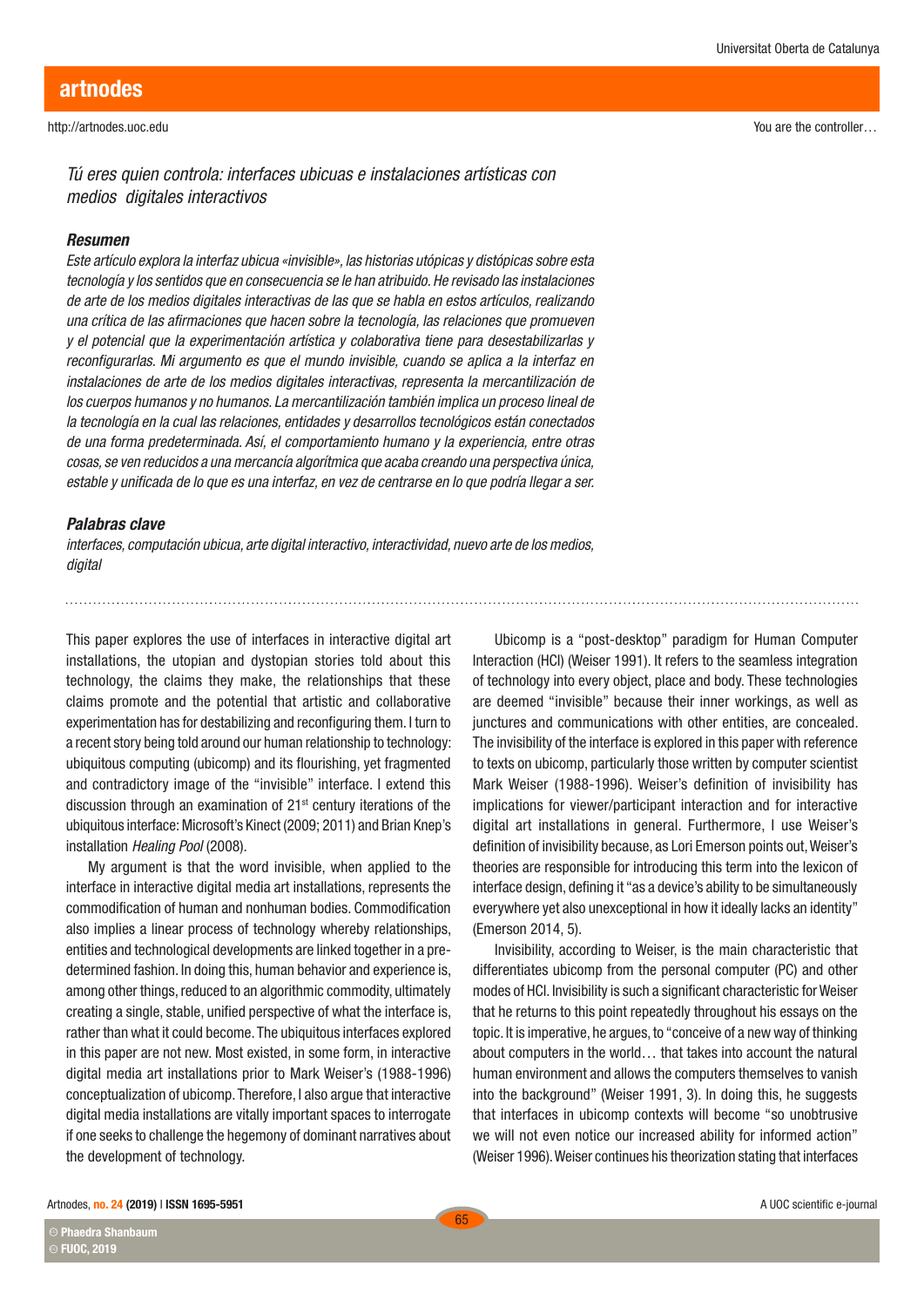should be analogous to the written word; they should be "an integral, invisible part of the way people live their lives" (Weiser 1991, 3). Thus, ubiquitous interfaces provide a more "natural" type of interaction because they "get out of the way", allowing the user to focus on other, more important things (*ibid*.). Given the importance Weiser places on invisibility in his essays the majority of the questions I ask will revolve around this concept. Why make interfaces invisible? What relationships, processes and structures is the word invisibility suggestive of? What relationships, processes and information does it conceal or reveal? How does ubicomp, and the claims it makes, change via artistic experimentation in interactive digital media installations, if it does at all?

In order to fully understand these questions and the possible change in thinking artistic experimentation with ubiquitous interfaces may enable it is necessary to explore both what the ubiquitous interface is positioned as *becoming*, as referenced in Weiser's texts on ubicomp, and how we experience these positionings in interactive digital media installations. I use the word becoming here not merely in the sense of a set of linear cultural and technological changes culminating in the realization of semi-realistic potentialities but more in the sense of what these future positionings may or may not signify (helpfulness, user-friendliness, inaccessibility, erasure) and how they connect to past imaginings of ubicomp.

## A 'Shift' in Computing

In 1988, Mark Weiser introduced the concept of ubicomp, later on defining it as "the method of enhancing computer use by making many computers available throughout the physical environment" (Weiser 1993, 76). For Weiser, the availability and integration of technology into the physical environment is significant as he believes it will result in a space in which "each person is continually interacting with hundreds of nearby wirelessly interconnected computers" (*ibid*.). The ultimate point of creating ubiquitous environments is twofold. I say twofold because ubicomp, as theorized by Weiser, has two interrelated, yet contradictory goals: one humanist and one technicist. The first goal is humanist as ubicomp is centered on users and their interactions with technology. For example, the point of ubicomp, in Weiser's words, is to: "create a new kind of relationship of people to computers, one in which the computer would have to take the lead in becoming vastly better at getting out of the way so people could just go about their lives" (Weiser 1993, 75). Here Weiser is advocating for what he believes is a better way of interacting with technology, one that shifts attention away from technology (via the integration of multiple small, unobtrusive, or "invisible" interfaces into environments) and onto the user and their interactions with other humans.

The other goal of ubicomp is technicist. It is technicist in that it is technologically driven and focused on technical knowledge. The point You are the controller…

of ubicomp is "to achieve the most effective kind of technology, that which is essentially invisible to the user" (*ibid*.). In order for ubiquitous systems to become invisible, thus effective, Weiser claims that those designing them need to find "the right balance of features" (*ibid*. 78). This balance must meet the specific "niche" for which the device is being designed. However, the only features that ubicomp devices must include, according to Weiser, are "display size, bandwidth, processing and memory" (*ibid*.). Given this, an artist designing an interface for an interactive digital art installation would not have to consider the aesthetic aspects of the device (what it looked like, how it fit in the gallery space and the installation). They only have to take into consideration the technical requirements: size; bandwidth; processing and memory capabilities.

So, ubicomp, as described in the foundational papers by Weiser, is seemingly focused on our human relationship with technology. Yet, the features and relationships Weiser discusses throughout his texts are mostly instrumental ones. As he writes: "The balance for us emphasizes communication, RAM, multi-media, and expansion ports" (*ibid*.). Furthermore, in order to be effective, these features must be inexpensive and easy to acquire, or "off the shelf" (*ibid*.). Central to ubicomp then is the development of affordable, invisible technology and the different types of interaction and relationships between machines and machines that these devices may bring about. In short, what appears to be humanist, in Weiser's writings, is actually technicist. I say technicist because the focus of ubicomp is not on what it can do for us, but on the technology itself, and its performance in its environment. I suggest this because Weiser places emphasis on the size, speed, power, performance and affordability of the technology developed, not on the relationships that people have with their machines.

While Weiser acknowledges that this balance of features includes communication, the type of communication he promotes is not human-to-computer or human-to-human. Rather, it is communication between computers and computers (pens, boards, tabs, pads) and the underlying software and hardware (RAM, expansion ports) that enable them to function. In this way, the goals Weiser's theory of ubicomp is based on are predicated on false divisions between the biological, the technological, and the economic(al). Or, to put it more simply: capital, computers and consumers.

Sarah Kember writes that ubiquitous technologies are based on false divisions in the sense that they "articulate and disarticulate, avow and disavow" the entanglement of life, technology and capital (Kember 2013, 60). Significantly for Kember, the entanglement "of technologies and users" in ubicomp discourses "belies the false divisions that persist through new, social and what is sometimes referred to as cross media" (*ibid*. 58). While directly related to Ambient Intelligence, photography and face recognition technology, the point, for Kember, is that technoscience industries "are taking on the media industries, incorporating them in ways that are utterly asymmetric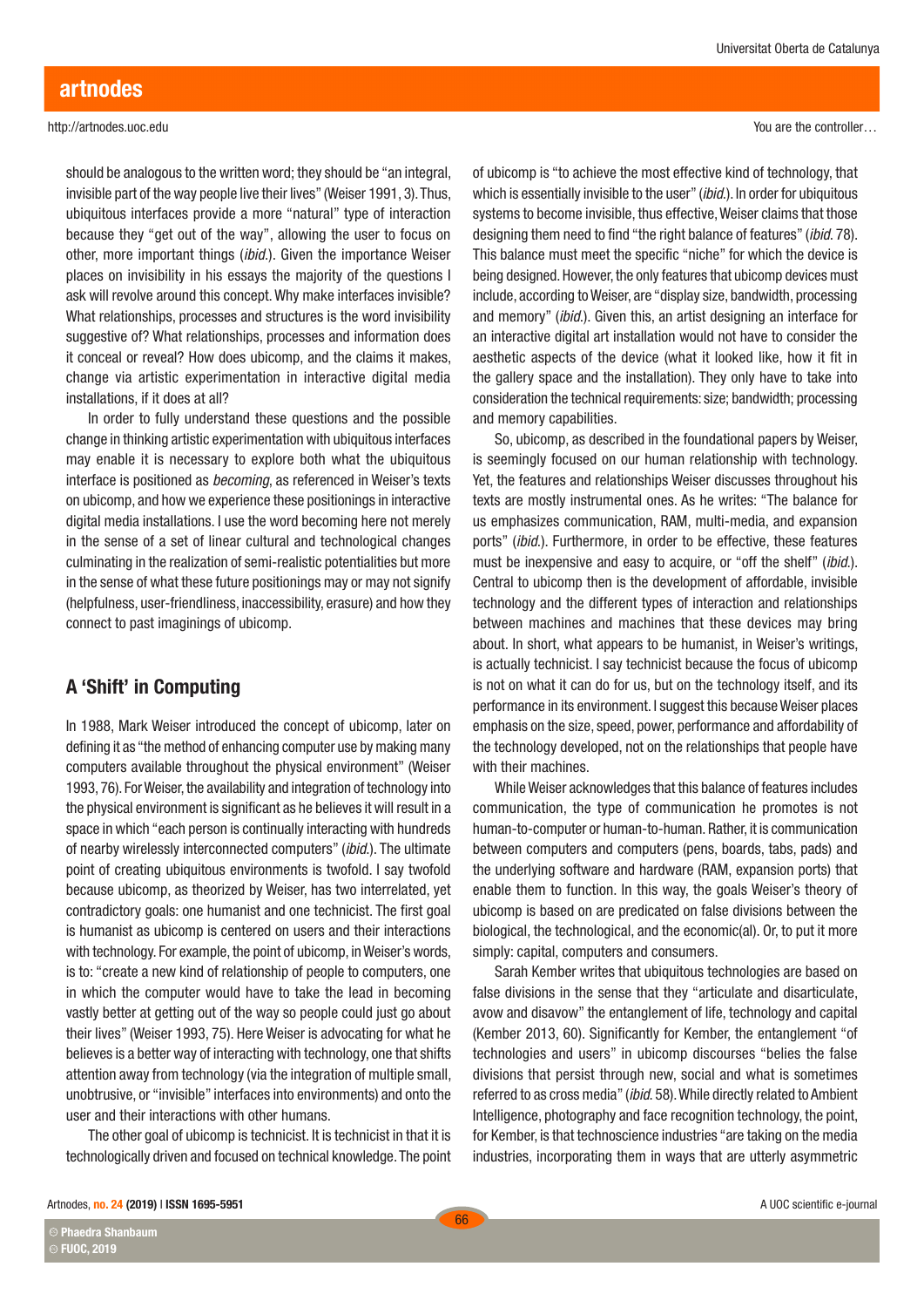and exploiting our agential intra-actions or dynamic relations with technology in order to derive value from them"1 (*ibid*.). They do this, she writes, in multiple ways: by reviving and repackaging e-commerce strategies (replacing venture capitalists and bankers with "prosumers"), reviving and repackaging previous scientific research into the intersection between life, technology and media (Artificial Life, Artificial Intelligence), and by "making direct claims on the everyday and on social environments constituted by users and intelligent artifacts alike" (*ibid*.).

The direct claims that the technoscience industries are making on the everyday, Kember explains, are often contradictory. They cross already unstable boundaries between the public, the personal and the private, as well as the professional and the amateur, and the human and the nonhuman. They come in different forms, depending on the particular type of discourse, technology and environment they are associated with and the scholars or corporations writing about, designing or promoting them. Some, like discourses around Ambient Intelligence that Kember discusses in her article, are created for specific sectors or audiences and deemed ordinary or helpful, whereas other more interfacial products, like Google Glass or the Apple Watch, are called extraordinary and life changing. While these discourses and devices have their own unique vision and version of media, technology and computing, they all have one thing in common: they all emerge out of research conducted in the realm of ubicomp. Thus, they are, as Kember tells us, "incorporated within the claims and innovations associated with the wider discourse of ubiquitous computing" (*ibid*.). As she writes, "Such claims have come from research in ubiquitous computing and they materialized through new discourses and innovations that, by means of the media and technologies of (everyday) life, seek to change the very meaning of it" (*ibid.* 59). How should we understand the relationship between the future of ubicomp that Weiser predicted and its present state as detailed by theorists like Kember? A good first step in developing this understanding would be to examine the underlying goals of ubicomp. A second good step would be to explore how these goals have changed since Weiser wrote the foundational papers.

One of the main goals of ubicomp is to bring about a "shift" in computing – one that Weiser believes will allow human-to-human interactions to become dominant over individual users' interactions with personal computers. Thus, it is a shift that suggests a very subtle move on Weiser's behalf from analyzing the relationship between the biological and the technical as separate towards theorizing the human and technology as entangled entities.

For example, the idea of ubicomp, Weiser writes, first came about via research into "the place of today's computer in actual activities of everyday life" (Weiser 1993, 76). Citing academic studies into You are the controller…

situated learning in classroom- and office-based settings, people, Weiser states, "primarily work in a world of shared situations and unexamined technological skills. However, the computer today is isolated and isolating from the overall situation and fails to get out of the way of the work" (*ibid*.). According to Weiser, ubicomp will rectify these problems: it will make the computer less isolating and get it out of the way. Accomplishing this goal, he states, is no easy task. It is not a multimedia or interface problem. Nor is it a matter of symmetry – that is making computers more humanlike. Rather, for Weiser the challenge is "drawing computers out of their electronic shells" and better integrating them "into human activities, since humans are of and in the everyday world" (*Ibid.* 76; Weiser 1991, 3). In other words, computers are not isolated things or individual entities that pre-exist their relations with humans. Nor are they autonomous agents that act alone. Instead computers are made by humans and exist in the physical world. Therefore, they should invisibly enhance, rather than simulate, or isolate us from the world. In this way, Weiser positions the computer, albeit invisible, as entangled with its human user in the foundational papers of ubicomp.

While advocating for what he believed was a better form of HCI, the relationship between the human and the machine that Weiser's shift in computing subtly hints at is false. Despite his best efforts, I suggest that Weiser is positioning the relationship between the human and technology, via notions of invisibility, as fixed and static rather than entangled. As such, in his theory the user becomes pliable, rather than open to change. In doing this, Weiser's theory of ubicomp creates boundaries and separations between the user, ubiquitous technology and other subjects and objects. Like the computer itself, any notion of relation between the human and the machine fades into the background and disappears, only to be replaced, in more recent texts on ubicomp, with the same notions Weiser was advocating against: simulation (of the users' movements by the machine) and symmetry (between the human and the machine).

Weiser's proposed shift in computing and its problems raise questions specifically pertaining to ubiquitous interfaces and interactive digital art installations. How does the relationship between the human and the machine detailed above manifest itself in these installations? What vision of the interface do theorizations of ubicomp present and promote? Do interactive installations provide the viewer/ participant with any means of intervention into these theorizations? In order to explore these questions, I turn to Microsoft's Kinect (2009; 2011) and Brian Knep's installation *Healing Pool* (2008). I argue that the ubiquitous interface is not just an issue of information becoming an object or a thing, but of the normalization and commodification of individual users and their behaviors. This is because the human is positioned, via theories of ubicompas the means of interaction,

Artnodes, no. 24 (2019) I ISSN 1695-5951

Phaedra Shanbaum **CC CC** FUOC, 2019

<sup>1.</sup> Ambient Intelligence refers to electronic environments that are sensitive and responsive to the presence of people. It is a discourse which Kember refers to in her text as a "hybrid of ubiquitous computing and artificial intelligence" (Kember 2013).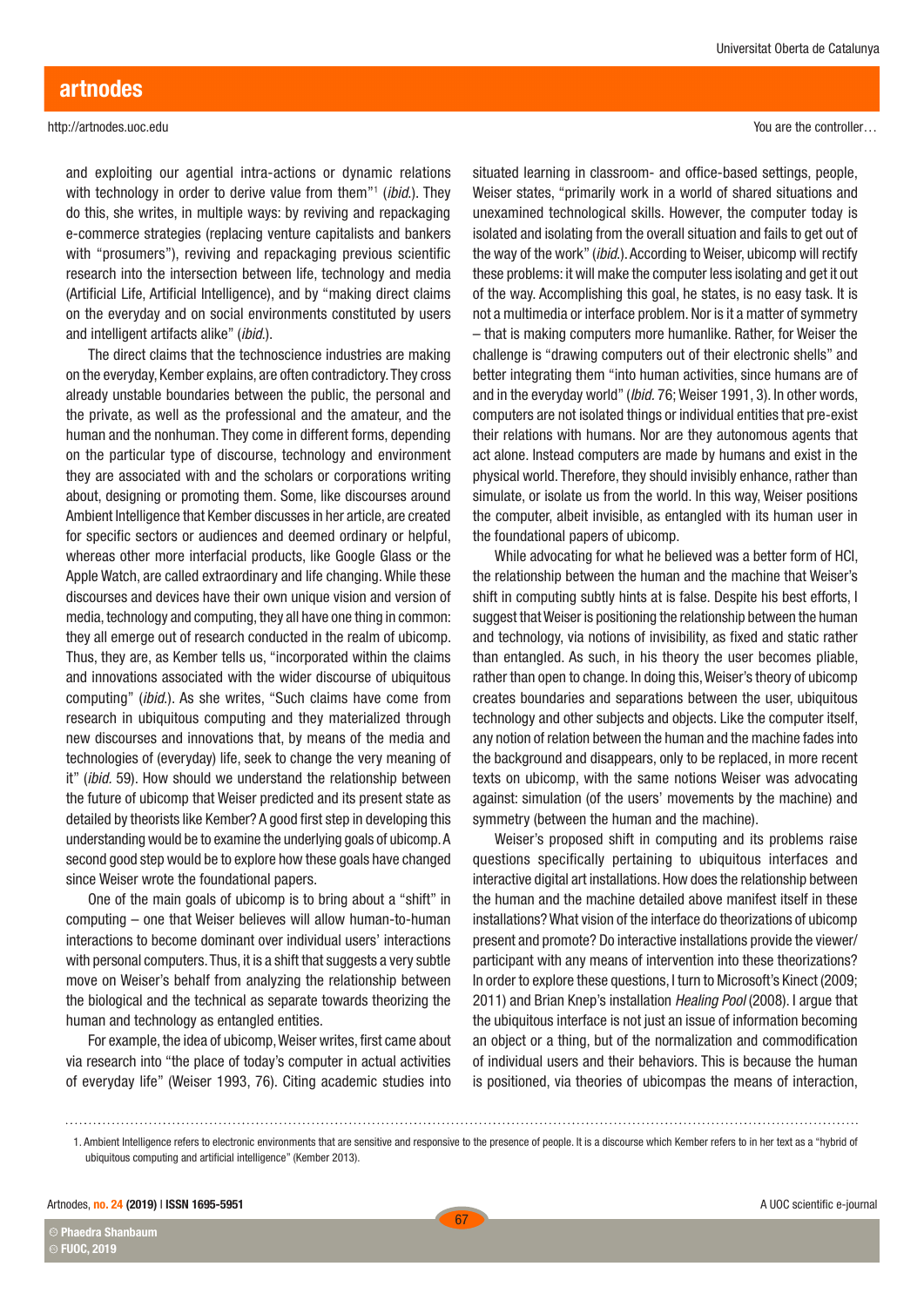Universitat Oberta de Catalunya

translation and navigation. She *is* the digital interface in these installations, and is consequently described as such in the texts that surround them.

#### "You are the Controller"

In November 2010, Microsoft revealed a new interface to the general public: the Kinect. Microsoft described the Kinect as a device that "gets everyone off the couch. Moving, laughing and cheering" (Microsoft 2015). The Kinect contains a black-boxed peripheral interface which enables users to interact with computers with their bodies rather than with a hardware-based controller. As Microsoft puts it, the Kinect: "brings games and entertainment to life in extraordinary new ways with no controller required. Simply step in front of the sensor and Kinect recognizes you and responds to your gestures" (*ibid*.). Microsoft celebrates this device as "inspiring", "extraordinary", "natural" and "controller-free" (*ibid*.). Most telling, however, throughout their website Microsoft explained that the Kinect "could quite conceivably pave the way for new developments in human/computer interaction" and that it could "transform how people interact with technology" (*ibid.*). This subtle reminder that ubiquitous technology transforms how people interact with technology is echoed in Microsoft's 2009 concept announcement for Project Natal and their 2011 television ad for Xbox Kinect.

The 2009 concept announcement begins by reminding the viewer that the Kinect is "new" and "controller free". We then see a teenage boy, walking past a television in his living room. Located on the television is an avatar. The avatar senses the boy's presence and addresses him by name. The boy stops, turns his attention to the television and begins to play a video game, sans controller. As the boy moves his arms and legs, the avatar does the same (Microsoft 2009). Here Microsoft is positioning the human body, the boy, as the interface. This is because the boy, according to Microsoft, is able to navigate the video game and engage with the visual information presented to him using his body. In case we were not convinced, the words "You Are the Controller" appear on-screen while the boy plays.

Contrary to Microsoft, I argue that the boy is not the interface in this context, rather his on-screen avatar is. This is because, the avatar is acting as a mediator between entities, allowing the boy to navigate, communicate and engage with information. Moreover, the Kinect is not controller free. Although it may seem like the boy is making the on-screen visuals appear, it is the Kinect that makes this happen. The Kinect consists of a series of webcams, microphones, motion sensors and software. This hardware and software has the ability to recognize and process a limited set of verbal and gestural commands that then appear as actions on-screen (*ibid*.). The viewer, however, is never told that this is how the Kinect works. Rather, controller-free, full-body interaction just happens. The video then cycles through all

the fun things users can do with the device, telling the viewer about its new features – specifically the fact that it is controller free.

This is exactly where the obfuscation of information, or as Emerson calls it "the magic", happens – through the invisible and the everyday (Emerson 2014, 14). The Kinect's minimalist packaging and marketing rhetoric are crafted to make it look special and enticing, yet accessible and user-friendly. Microsoft does this in the hopes that the user will willingly suspend disbelief and accept the impossible: that they will buy into claims about the naturalness and newness Microsoft purports is occurring, regardless of their actual experience with the Kinect. The user's suspension of disbelief, Emerson states, is akin to what happens at magic shows (*ibid*.).

The audience attending a magic show, Emerson writes, "wants to be amazed by feats that are seemingly impossible" (*ibid*.). Their amazement, she continues, depends on two interdependent factors: "They must believe that the magician's assistant is not being sawed in half or that a dove is not actually being turned into a handkerchief, and yet they must remain in the dark (literally and figuratively) about exactly how the trick works" (*ibid*.). The same logic is at work in the Kinect. We want to be amazed by seemingly impossible feats and then actually do the impossible: control technology with a wave of our hand. Our amazement and consequent participation in this feat relies on two interrelated components: we must believe that Microsoft's claims around HCI are *not* true (and to an extent we do, as we physically hook the Kinect up to a monitor) and we must remain in the dark about how exactly it works, and to an extent we are. Microsoft never explains how the Kinect works to the average user.

The 2011 television ad for the Kinect is essentially the same as the concept announcement with two modifications: the first being an absence of spoken words and limited text (Microsoft 2011). Unlike the 2009 announcement, Microsoft no longer feels the need to convince users that their body is the interface. The user's body simply *is* the interface. In this way, the user's body is commodified, packaged up and sold back to them for a price. The commodification of the body is reflected by the fact that the phrase "you are the controller" is no longer repeated. This phrase is now an indisputable fact, something users already know and must accept if they want to use the Kinect.

The second modification concerns notions of creativity – notions that were seemingly non-existent in the 2009 announcement. The 2011 ad features a family putting on a shadow puppet show. They have made a shape of an elephant with their bodies in their living room. This shape is reflected on-screen and then placed on a canvas in a virtual artists' studio. The family can then get creative. If used correctly, the Kinect offers to turn the family into artists by letting them paint the shape that they created. The family "throws" grey paint on the elephant-like shape and are rewarded for their creativity: their picture is placed in front of a landscape background. The phrase "Work of Art!" is overlaid on top of it (*ibid*.).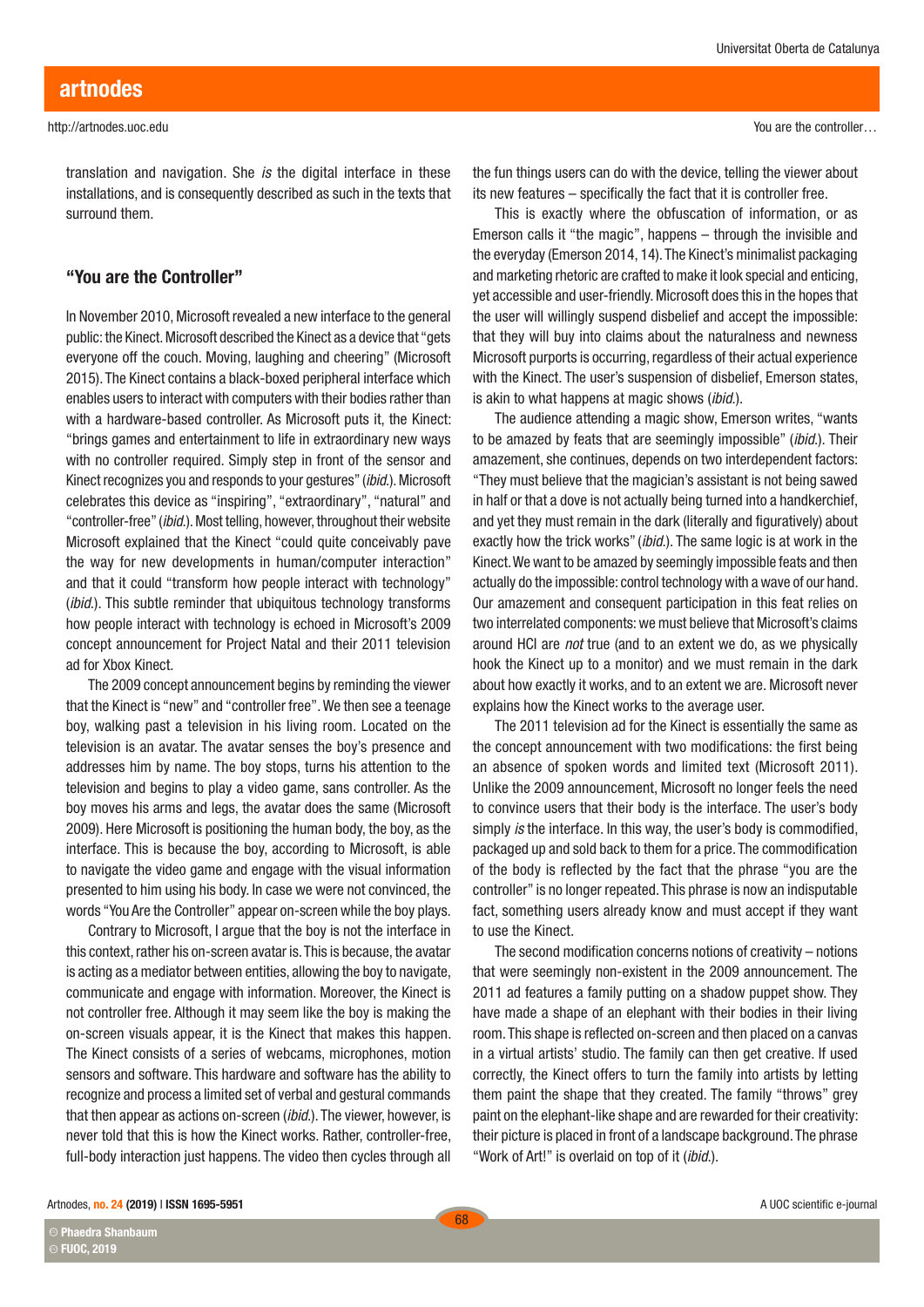This specific part of the 2011 ad is telling as it reveals an inconsistency hidden in Microsoft's humanist claims around the Kinect. Microsoft claims the Kinect is focused on us and our interactions with technology (*ibid*.). The Kinect, according to Microsoft, is a creative device, one that implies active learning and making (*ibid*.). After all, it is the user, not technology that is creative. The Kinect just aids in the creation of an open-ended, participatory and user-centric experience. This claim is reinforced on their website: The Kinect allows you to "unleash your creativity" (*ibid*.). Based on the action occurring in the advertisement, however, creativity with the Kinect has not transformed how people interact with technology, thus enabling users to "unleash their creativity". It does not allow them to produce artistic content. Instead, the type of creativity Microsoft is promoting is a restrictive, two-dimensional version that amounts to little more than the consumption and surface-level manipulation of predetermined content that is exploited by Microsoft, repackaged and then sold back to its users for profit.

Microsoft does this in multiple ways: they do it subtly, by releasing the code as "open-source" and then selling access to the community of makers that they have deemed "creative" back to its users (inaccessibility becomes exclusivity); and they do it blatantly, directing content creators to webpages, via drop-down windows titled "monetize" which provide instructions on how to sell content and placing permanent watermarks on user-generated images (*ibid*). In this example, Microsoft has not only instrumentalized the user by turning them into an interface ("you are the controller") it has co-opted the term "creativity", and commodified it, turning it into a term that is leveraged to drive profit.

The instrumentalization of the human body and the resulting commodification of aesthetic content raise questions about artistic experimentation: namely artistic experimentation by digital media artists with ubiquitous interfaces in interactive digital art installations. Companies like Microsoft are co-opting experimental ubiquitous interfaces that were developed for interactive digital art installations in the early 1990s for capitalistic purposes. These interfaces have become commercial products and are marketed to users, as "creative" and "natural". While their technical make-up is similar, commercial interfaces differ enormously on practical, creative and theoretical levels from those created for the aforementioned artworks. While not necessarily new, the interfaces created for these artworks were novel – specifically in terms of what the viewer/participant could actually achieve and the type of interaction afforded to them.

For example, the interfaces of the early 1990s were developed and then deployed to combat or attempt to correct, as Simon Penny argues, "the notion of the (computational) virtual and the confused rhetorics of virtuality" attached to technologies like virtual reality and the Internet (Penny 2013, 265). Fueled by the availability of affordable domestic, computational media technologies and the burgeoning rhetoric of cyberculture, the 1990s, Penny writes, saw an "explosion of creative You are the controller…

research in interactive and immersive art" (*ibid*.). Digital media art, he states, thus became "a highly charged vortex" for the development of interfaces "as the traditional commitment to material immediacy and finely crafted sensorial effect abruptly confronted a technology framed as abstract immaterial manipulation of information" (*ibid*.). Therefore, the reconciliation of "the sensibilities of arts practices and the capabilities and constraints of emerging computational media technologies" was, as Penny explains, just as important to digital media artists, if not more important than a technical exploration of technology itself (*ibid*.).

Since then, ubiquitous interfaces that mimic those created for digital art have been developed and sold by commercial entities. However, the computing industries reliance on, in Penny's words: "virtual reality's stock-in-trade tracking and simulation techniques indicates that ubiquitous computing is less the kind of antithesis of virtual reality that Weiser envisaged and more of a continuity" (Penny 2013, 236). Thus, the co-opting and consequent commercialization of experimental ubiquitous interfaces by the computer industry, Penny argues, has had the effect of reintroducing rhetoric surrounding "the virtual" into discussions concerning media and technology (*ibid*.). In doing this, commercial ubiquitous interfaces like the Kinect perpetuate the exact same narratives about the interface that digital artists in the 1990s were attempting to correct, in particular those around about disembodiment.

The disembodiment that this rhetoric promotes remains one of the principal concerns raised by ubiquitous interfaces. More subtle, however, is the role the ubiquitous interface may play in creating, in Katherine Hayles' words, "an animate environment with agential and communicative powers" (Hayles 2013, 503). Hayles continues, arguing that issues that have been raised around the effects ubiquitous technologies may have "are primarily epistemological (who knows what about whom)" *(ibid.)*. However, the "political stakes" of these environments, she states, encompass much more, including "the changed perceptions of human subjectivity in relation to a world of objects that are no longer passive and inert" (*ibid*.). Thus, she concludes, the questions raised around ubiquitous technologies are not only confined to epistemological concerns, but envelop ontological issues as well.

For example, the Kinect, as a ubiquitous interface, operates not only in the realm of gaming and computer science as in the sensing, recording and identif humans, but also in what Hayles, borrowing Nigel Thrift's terminology, calls the "technological unconscious" (*ibid*., 505). It operates in this way by working in subtle ("you are the controller") and not-so-subtle ways ("the Kinect transforms how people interact with technology") in an attempt to change the relationship between humans, technology and space. Epistemological concerns about ubiquitous interfaces, like surveillance and privacy, Hayles writes, can and are being addressed through strategies and tactics like regulation, informed consent or critique (*ibid*., 503). Ontological issues,

Phaedra Shanbaum **CC**

**CC** FUOC, 2019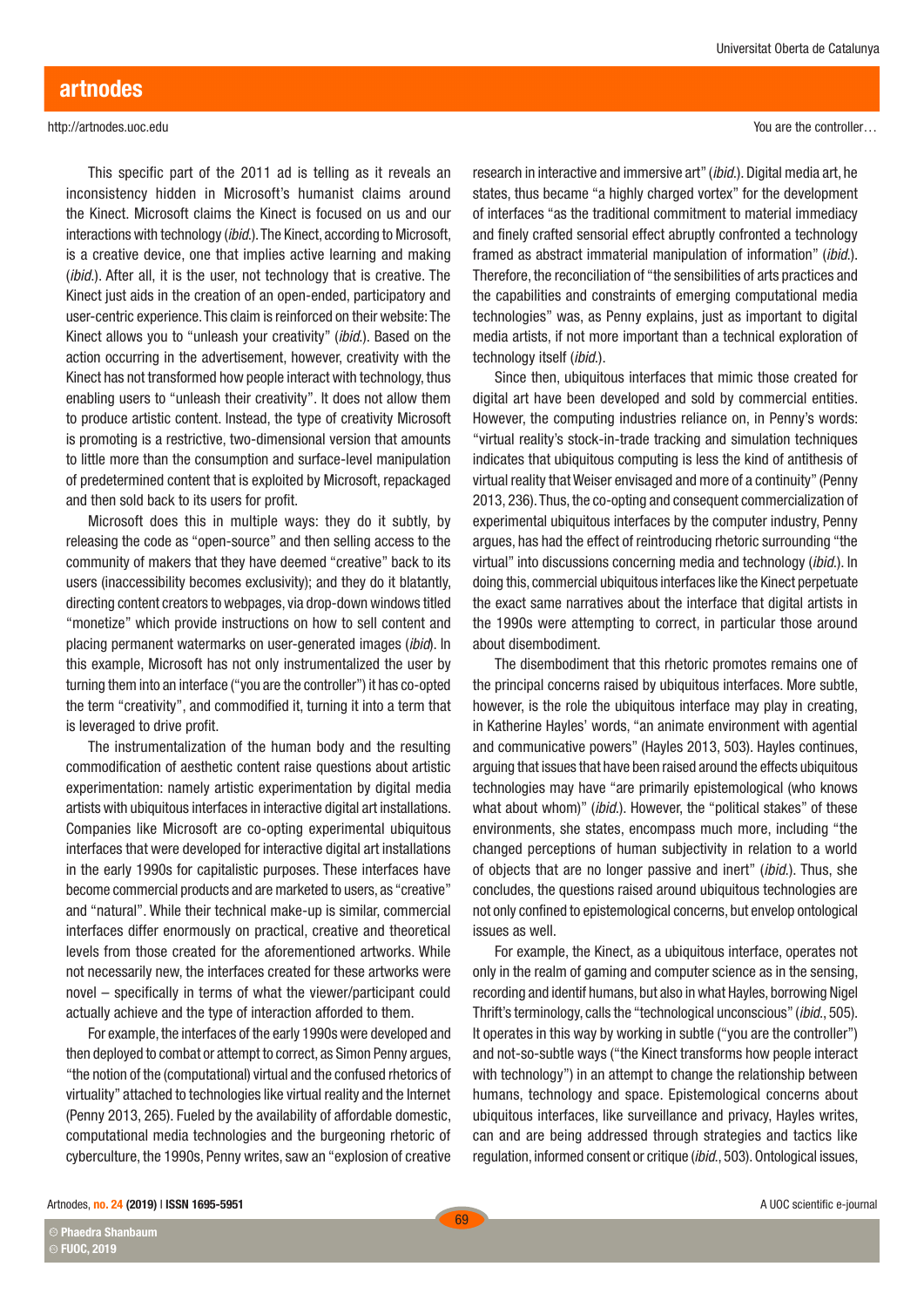such as to what extent human subjectivity and bodies are being reconfigured by ubiquitous technologies, are much more difficult to understand and address. Thus, our reaction to them, Hayles argues, mostly exists on the level of resistance (*ibid*.). However, she states, if our reactions to the concerns ubiquitous technologies raise remain solely on the level of resistance, we "lose the opportunity to seize the initiative and explore the technologies potential for shedding the burden of long-held misconceptions about cognition and moving to a more processual, relational and accurate view of embodied human action in complex environments" (Hayles 2013, 503). The challenge that ubicomp presents to us then, is how to use its potential as an interface in positive and constructive ways while still remaining critical of it. Since the context in which this challenge presents itself to us is interactive digital art installations, the question becomes: how might an investigation into the deployment of ubiquitous interfaces in interactive digital art installations help us find different ways of thinking about and using ubiquitous technologies? Digital media artist Brian Knep's *Healing Pool* (2008) could provide us with one alternative route into addressing the questions raised above.

## The Alternative Ubiquitous Interface

*Healing Pool* is a large-scale digital media art installation consisting of multiple closed-circuit cameras, projectors, computers and a horizontal projection surface, which is located on the floor. The surface is covered with neon yellow, cell-shaped patterns. The patterns are generative, so *Healing Pool* has no evident start or end. Left alone, the patterns slowly pulsate and shift throughout the course of each day. When a viewer/participant walks across the projection surface, the patterns tear apart, revealing a trail of orange spaces or "wounds" (Knep 2008).

Placing an object on the projection surface or standing still produces a similar effect – a gaping hole appears. After a certain period of time, the patterns rebuild or "heal" themselves. The healing process does not restore the patterns to their previous state. It creates "scars" on the surface of the work, which are based on the placement of an object, or the trajectory of the viewer/participant walking across it. The more the viewer/participant interaction builds, the more scars appear, altering the visual appearance of the piece. Since the viewer/ participant must walk across the patterns on the floor to reveal the full nature of the artwork, the interface is her body.

It is imperative at this point to address what could be seen as a contradictory designation of the interface. My designation of the viewer/participant's body as the interface in *Healing Pool* could be said to contradict my earlier argument concerning the designation of the user's body as the interface in the Kinect. The difference in my designation lies in how the interface is deployed as well as how the relationship between computation, aesthetics and the interface is staged by the artist and performed by the viewer/participant. Should we You are the controller…

make the mistake of confusing the staging of the relationship between computation, aesthetics and the interface *Healing Pool* presents to its users for the one Microsoft presents to theirs (appreciation and consumption of beautiful moving images), we learn that the purpose of *Healing Pool* is to provide a space in which "interactions – among people, between people and the piece, between people and the space they occupy" occur (*ibid*). Here, Knep's emphasis is on relationships between entities and the interaction that these relationships create. Just as important to *Healing Pool* as its visual aesthetics, then, is the viewer/participant's relationship with technology – specifically how her interactions with the interface (her body) can alter, to an extent, the artwork. Rather than trying to erase the interface all together via false notions of invisibility, creativity and control, what is important in *Healing Pool* is the interface – that is, the viewer/participant, her interactions and creative experience within the installation. By placing importance on relationships, Knep is emphasizing the experience and expression of the medium and the interface. He does this by making the alterations to the piece that the viewer/participant creates, visible. Thus, notions of artistic production and creation can begin to shift away from representationalist modes of thinking and cybernetic modes of interacting, to a more performative and experiential exploration of, and reflection on, the potentialities of the interface.

For example, when the viewer/participant walks diagonally across *Healing Pool's* surface, the patterns split apart. After a certain period of time, the trail knits itself back together, creating visible scars. These scars, Knep states, "form a memory of all the interactions that have occurred" (*ibid*.). *Healing Pool* therefore "becomes a map of movement in space" one that is not only visible to those located in the installation space, but one that they can physically change, to an extent, as well (*ibid*.). Here, *Healing Pool* is doing what the Kinect does not: it enables the viewer/participant to "explore her creativity" by allowing her to become "the controller" of the action occurring in the artwork. It does this by making the effects that the viewer/participant's embodied interactions have on the artwork visible. By becoming visible, the viewer/participant has the opportunity to begin to critically explore the effects that her interactions may have on the artwork as well as recognize connections between her movements and the movements of others. In short, the emphasis in *Healing Pool* is placed on viewer/ participant movement and experience, not on the machine's response. Since emphasis is placed on the viewer/participant's experience rather than the end-product of her actions, as it is in the Kinect, viewer/ participant interactions in *Healing Pool* become performative artworks themselves. Furthermore, by emphasizing notions of performativity, processuality and visibility, I argue that a space is opened up in *Healing Pool* for viewer/participant intervention via critical reflection – one in which the viewer/participant can think seriously about her experience with the work, the consequences that her alterations have on the patterns' surface and how these alterations affect the other entities around her.